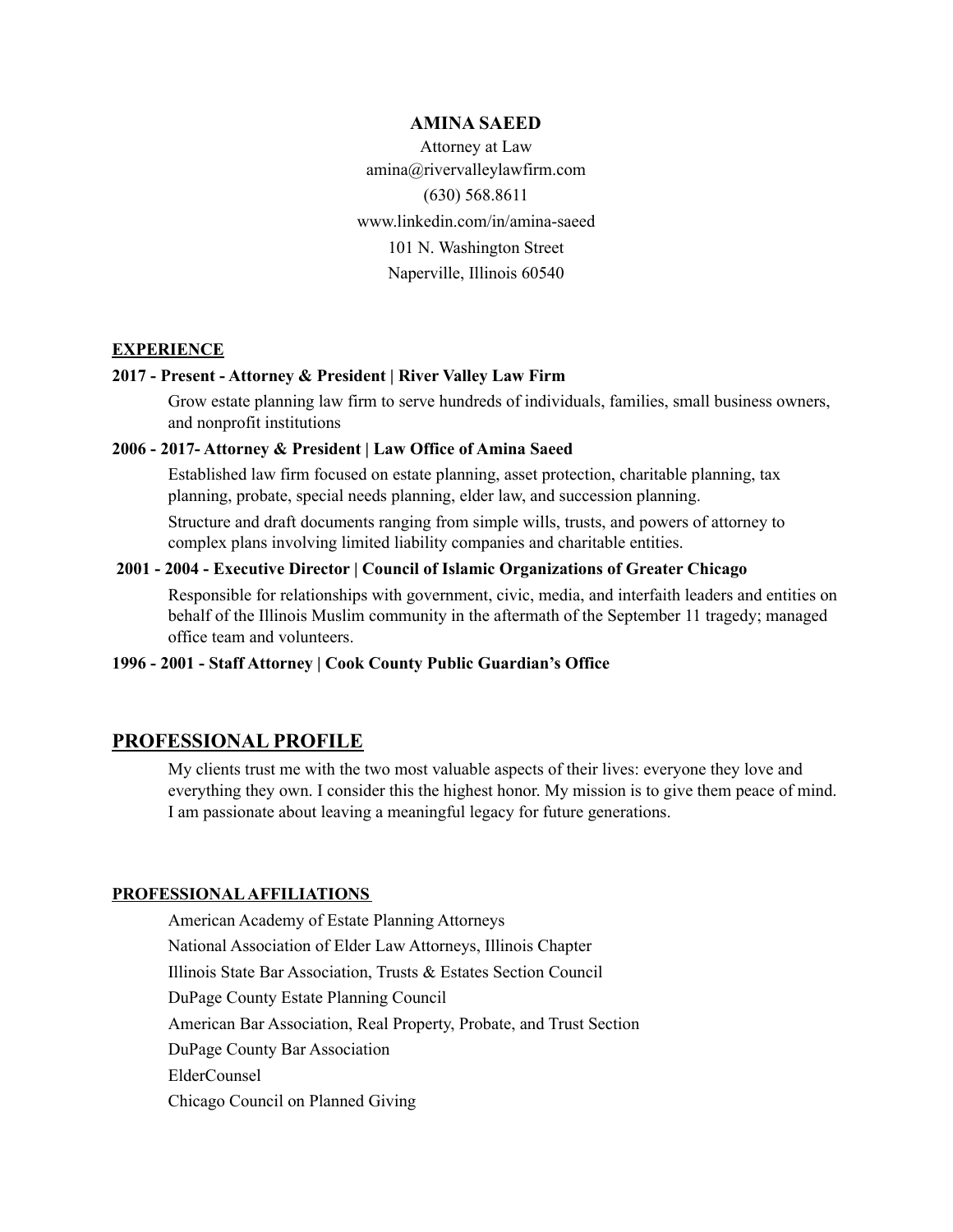Fox Valley Estate Planning Council Suburban Chicago Planned Giving Council, 2018-2020

## **OTHER LEADERSHIPAND AFFILIATIONS**

Fellow, Leadership Greater Chicago Leadership Academy, Aurora Regional Chamber of Commerce Women in Business Committee of the Naperville Area Chamber of Commerce Advisor to the Board, Mecca Center Endowment Fund Board Member and Past President, Muslim Bar Association of Chicago 100 Women Who Care Fox Valley, 2018-2020 Co-Leader, Girl Scout Troop 1380

#### **SPEAKING ENGAGEMENTS**

Private Physicians Group 2022 - Estate Planning and Asset Protection for Physicians

North Aurora Smiles 2021 - Wills, Trusts, and Estate Planning Workshop

The Mecca Center Endowment Fund 2021 - Retirement Plan Assets: A Smart Way to Give 2021 - Understanding Charitable Trusts

Naperville Public Library 2021 - Wills, Trusts, and Estate Planning Workshop

#### Muhsen

2021 - What is an ABLE Account, Qualifications, and Who Should Have One

Amana Mutual Funds 2020 - Estate Planning FAQs

Helping Hand For Relief & Development 2020 - Planned Giving Basics

ICNA Relief 2020 - Family Emergency Planning During Covid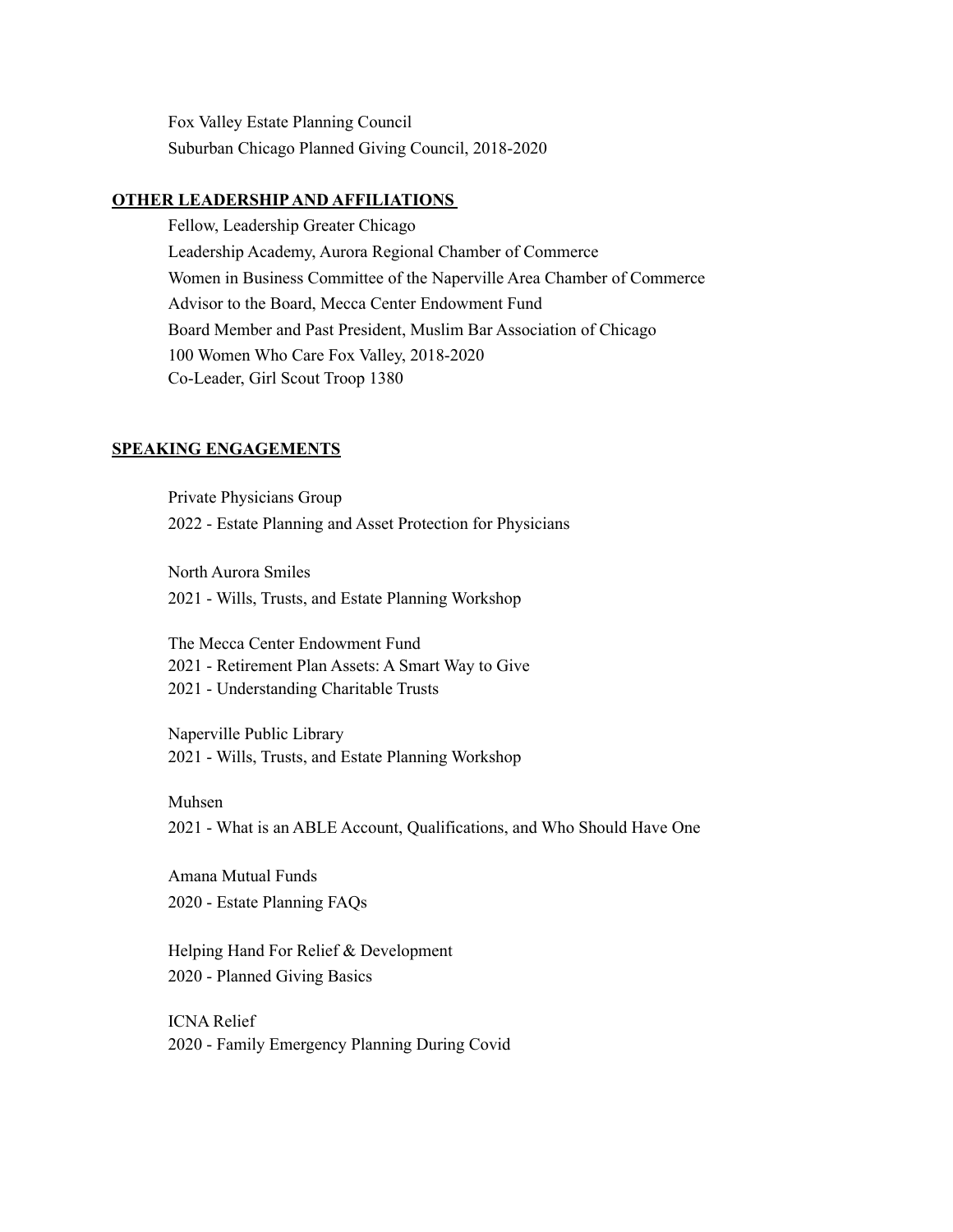Webinar for Naperville Community 2020 - Legacy Wealth Planning Webinar

American Muslim Community Foundation 2020 - Charitable Planning for Ramadan

Naperville Park District, Senior Center 2018 - Wills, Trusts, and Estate Planning Workshop 2020 - Wills, Trusts, and Estate Planning Webinar

Islamic Center of the Northwest Suburbs 2019 - Wills, Trusts, and Estate Planning Workshop

The Mecca Center 2019 - Why Your Organization Needs a Planned Giving Program 2019 - Seven Costly Estate Planning Mistakes

Senior Center 2018 - Wills and Living Trusts Workshop

Fermilab

2018 - Seven Costly Estate Planning Mistakes presentation for employees